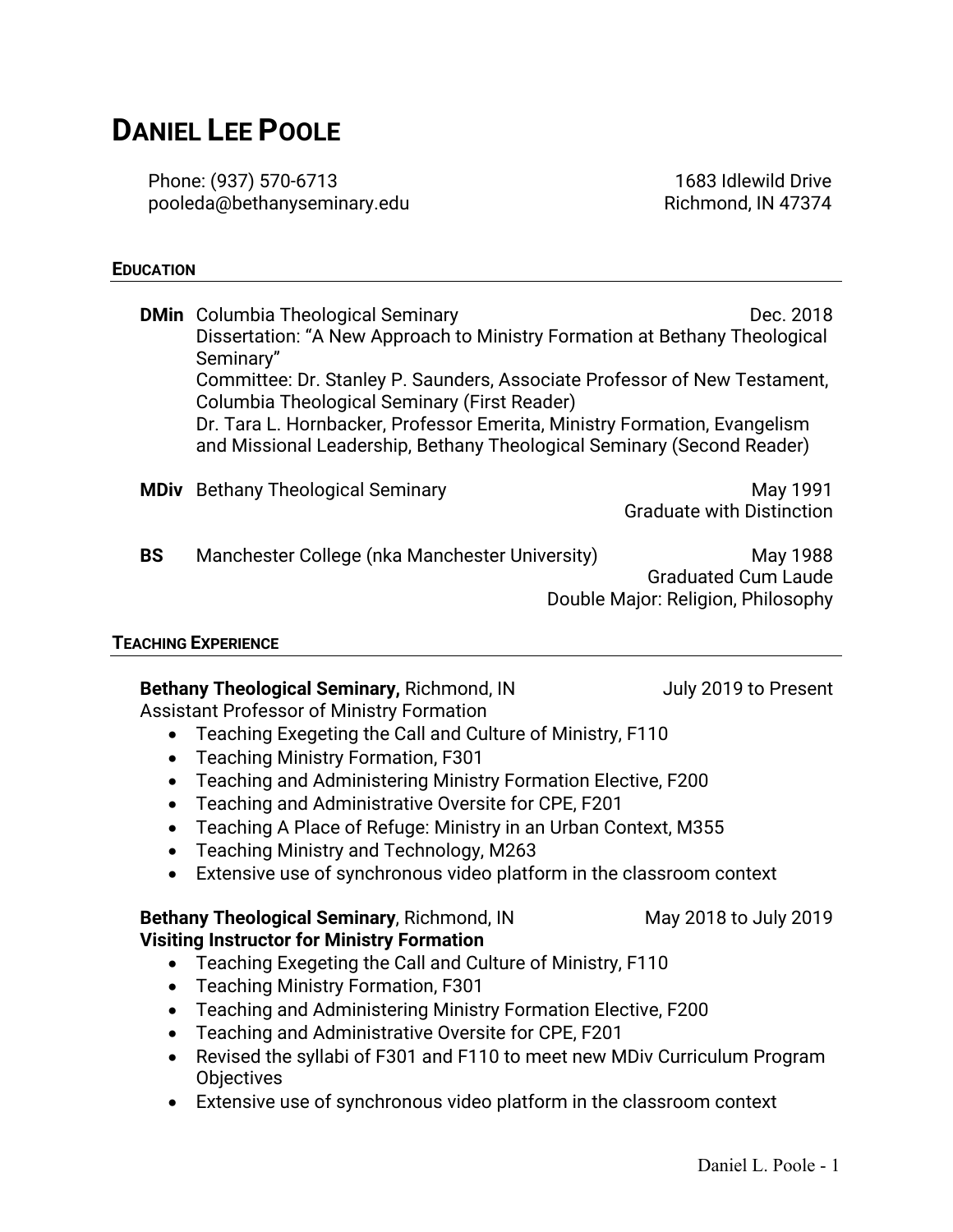## **Bethany Theological Seminary**, Richmond, IN August 2007 to May 2018 **Coordinator for Ministry Formation**

- Taught Exegeting the Call and Culture of Ministry, F110
- Taught or Co-Taught Ministry Formation, F301
- Provided Administrative Oversite for Ministry Formation Field Education placements
- Taught and Provided Administrative Oversite for Ministry Formation Elective placements
- Served on numerous MDiv Review, F502, Final Interview Panels
- Extensive use of synchronous video platform in the classroom context

## **Bethany Theological Seminary**, Richmond, IN 2003 to 2018 **Adjunct Faculty**

- Taught Ministry Formation, F301
- Taught Where Ministry Meets Technology, M263
- Taught A Place of Refuge: Ministry in an Urban Context, M355, a high impact learning course based in Atlanta, GA that explored several ministries focused on serving marginalized populations, including an effort to rescue women from the sex trafficking industry
- Extensive use of synchronous video platform in the classroom context

## **PUBLICATIONS**

## *Journal Articles*

"My Passion for Teaching" (Wonder and Word) 2019

Poole, Daniel, "Pietism's Influence on Brethren Development," *Brethren Life and Thought*, 62, no. 1, (2017): 80-93.

## **PRESENTATIONS AND INVITED SPEAKING ENGAGEMENTS**

**Sermon,** "A Vision Rooted in Promise," Mountville Church of the Brethren, Mountville, PA, September 19, 2010**.**

**Sermon,** "Who do you say that I am?" Troy Church of the Brethren, Troy, OH, August 21, 2011.

**Youth Workshop,** "The Call," Footprints: The Southern Pennsylvania District Youth Gathering, Camp Eder, Fairfield, PA, November 18-19, 2011.

**Sermon,** "One of These Things is not Like the Other," First Church of the Brethren, Peoria, IL, January 8, 2012.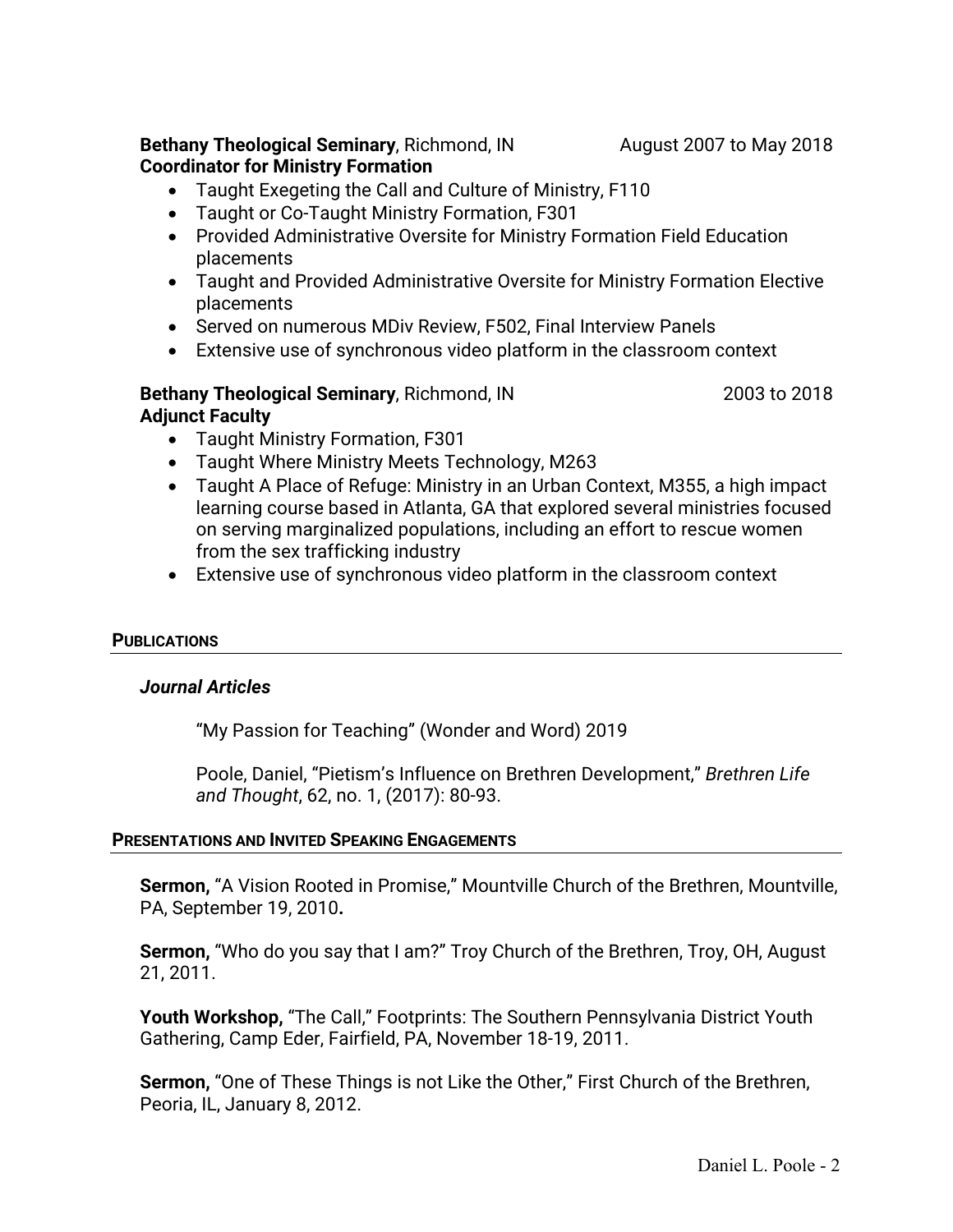**Sermon,** "The True Brethren Text," Nettle Creek Church of the Brethren, Hagerstown, IN, September 2, 2012.

**Sermon,** "Provoked to do Good," Bear Creek Church of the Brethren, Dayton, OH, October 7, 2012.

**Sermon,** "Any Dream will Do," Black Rock Church of the Brethren, Glenville, PA, August 10, 2014.

**Sermon,** "Who was it that just Called?" Pleasant Hill Church of the Brethren, Pleasant Hill, OH, August 31, 2014.

**Sermon,** "The Waiting is Finally Over," Pleasant Hill Church of the Brethren, Pleasant Hill, OH, December 28, 2014.

**Sermon,** "John 3: The Over-looked Portion," Nettle Creek Church of the Brethren, Hagerstown, IN, May 31, 2015.

**Sermon,** "Why are you so Afraid?" Ambler Church of the Brethren, Ambler, PA, June 21, 2015.

**Sermon,** "Becoming the Beloved Community," Bethany Theological Seminary Chapel Service, Richmond, IN, September 28, 2016.

**Workshop**, "Gathered to Be the Sent: A Community Formed from God's Mission," South Central Indiana District Conference, Camp Mack, Milford, IN, September 30, 2017.

**Paper Presentation**, "A New Model for Ministry Formation," EATFE Conference, Beeson Divinity School, Birmingham, AL, January 17, 2018. I presented the results of my DMin research and writing to a gathering of field education colleagues and peers.

**Workshop**, "Future of the Church from the Past," Modesto Church of the Brethren Retreat, Modesto, CA, April 27 – 29, 2018.

**Sermon**, "With a Faithful Lens," Modesto Church of the Brethren, Modesto, CA, April 29, 2018.

**Workshop**, "Communities of Transformation for Resilient Ministry: A Strategy for Sound Self-Care for Pastors," South Central Indiana District Conference, Pendleton, IN, September 14, 2018.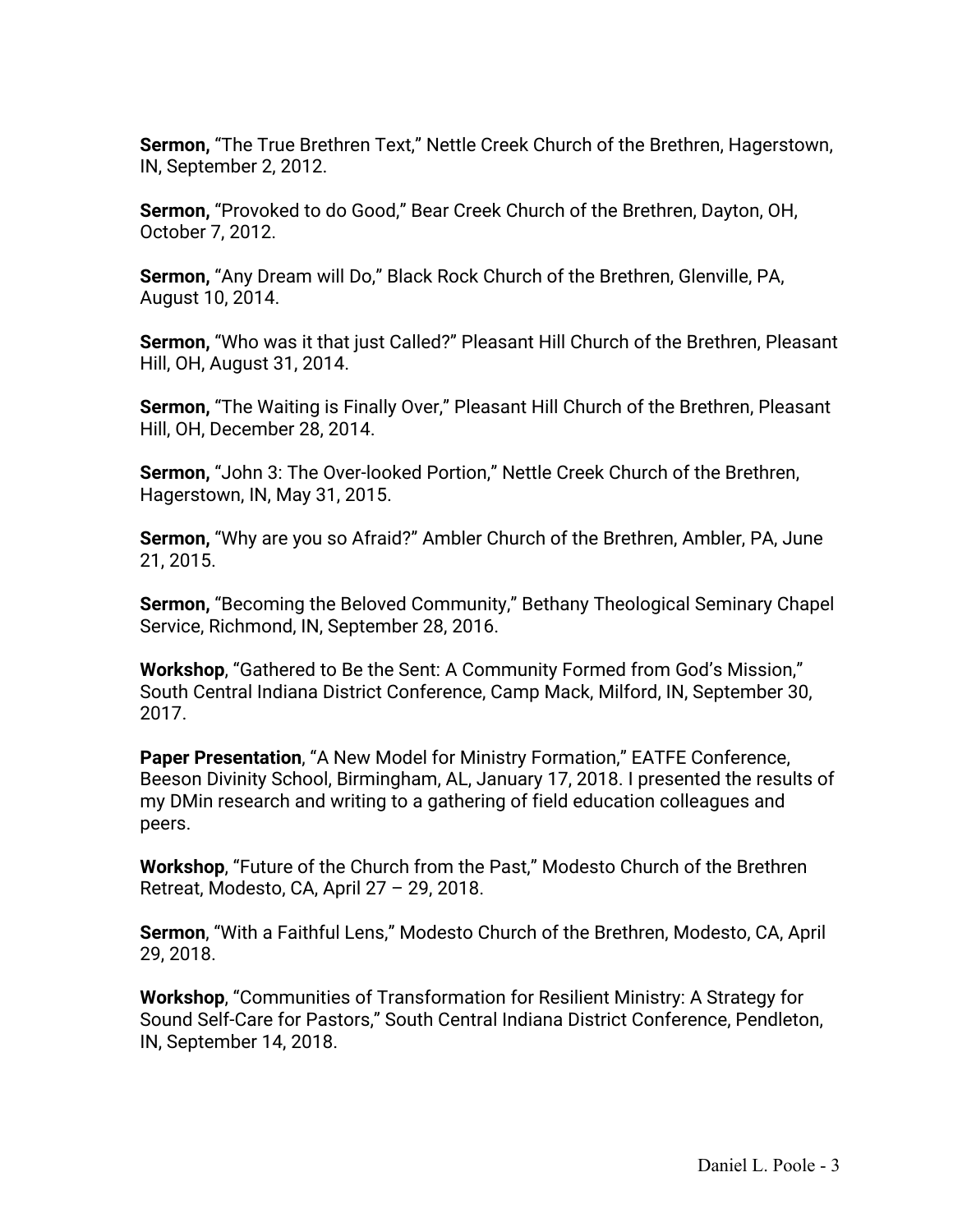#### **PROFESSIONAL AFFILIATIONS**

| Ordination, Church of the Brethren                                             | $1991 -$ Present |
|--------------------------------------------------------------------------------|------------------|
| Association of Theological Field Educators (ATFE)                              | $2007 -$ Present |
| Evangelical Association of Theological Field Educators (EATFE)                 | $2008 -$ Present |
| Co-Chair of the EATFE Steering Committee                                       | $2018 -$ Present |
| <b>Richmond Area Ministers Association (RAMA)</b>                              | $2007 -$ Present |
| Bear Creek Church of the Brethren (SOH) District Discernment Committee 2011-12 |                  |
| Dayton Area Urban Ministry Coalition, Southern Ohio District                   | $2017 -$ Present |

#### **PROFESSIONAL TRAINING**

## **Teaching Healthy Boundaries 101 & 201: In-Person Training Course**

FaithTrust Institute, Nashville, TN, April 24-25, 2018

Description: Teaching Healthy Boundaries 101 & 201 is created specifically for those who are designated by their judicatory or organization to train clergy and spiritual leaders about healthy boundaries. This course "trains the trainers" in using the Healthy Boundaries curriculum within their denomination/faith setting. Participants will deepen their own understanding of boundaries through an immersion in the curriculum. with the opportunity to explore common teaching challenges with experienced trainers.

#### **PROFESSIONAL SERVICE AND INVOLVEMENT**

| <b>Symposium Co-Organizer</b><br><b>EATFE Biennial Meeting, Asheville, NC</b>                                                                                                                                                                                                                                                                                                                                                                           | January 2019     |  |
|---------------------------------------------------------------------------------------------------------------------------------------------------------------------------------------------------------------------------------------------------------------------------------------------------------------------------------------------------------------------------------------------------------------------------------------------------------|------------------|--|
| <b>Pastoral Care Team</b><br>Bethany Theological Seminary, Richmond, IN                                                                                                                                                                                                                                                                                                                                                                                 | $2011 - current$ |  |
| <b>Grant Funded Team Assignments</b><br><b>Exploring Incarnational Ministry Formation through Contextual Pedagogy</b><br><b>Bethany Theological Seminary, Richmond, IN</b><br>2012<br>I served on the team of four Bethany employees to address the question, "What<br>would a well-formed twenty-first-century minister in the Anabaptist-Pietist tradition<br>look like?" In consideration of the changing face of religious life and practice in our |                  |  |
| society and of theological education itself, Bethany wanted to know: are we<br>"stringing together the stagecoaches"—trying to prepare for ministry in the twenty-<br>first century without effective tools and methods?                                                                                                                                                                                                                                |                  |  |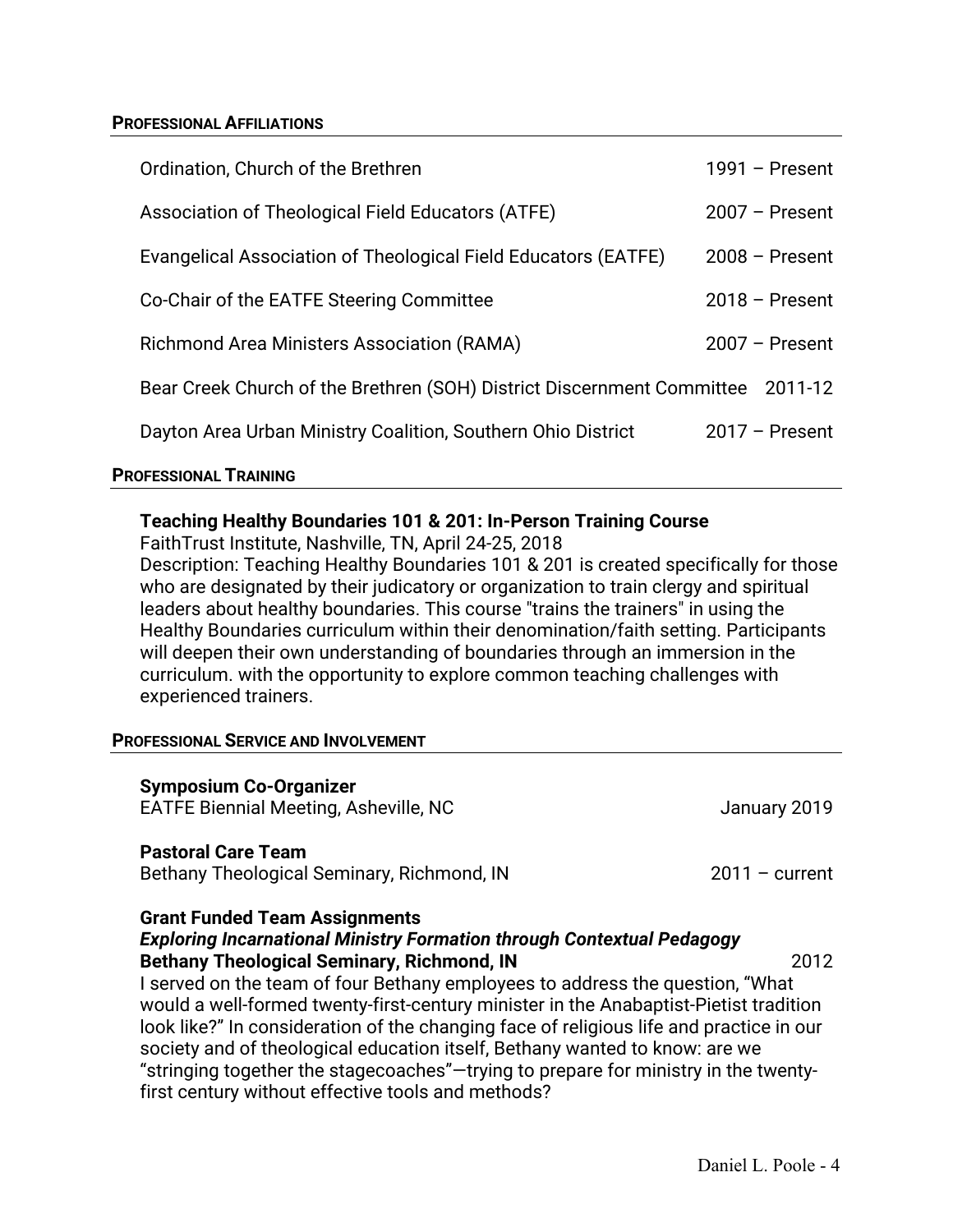## *Practicing Christ's Peace and God's Shalom in Hospital and Cross-cultural Settings* **Bethany Theological Seminary, Richmond, IN** 2012

I served on a team of several Bethany Seminary and Earlham School of Religion faculty to discuss how we prepare our graduates to serve in cross-cultural and interfaith ministry settings. Significant instruction came from Dr. Peter Ochs, a Jewish scholar at University of Virginia, and Dr. Rashied Omar, a Muslim scholar at the University of Notre Dame's Kroc Peace Institute for Peace and Justice.

#### **PASTORAL AND CONGREGATIONAL EXPERIENCE**

| <b>Associate Pastor, Elizabethtown Church of the Brethren,</b>               |               |
|------------------------------------------------------------------------------|---------------|
| Elizabethtown, PA                                                            | $1991 - 1996$ |
| Senior Pastor, Covington Church of the Brethren,<br>Covington, OH            | $1996 - 2009$ |
| <b>Worship Chair, Nettle Creek Church of the Brethren,</b><br>Hagerstown, IN | $2018 - 2021$ |

#### **COMPUTER SKILLS**

## **Director of Educational Technology July 2015 to Present**

Bethany Theological Seminary, Richmond, IN

Coordinate and provide oversight for all electronic communications needs for the seminary, which includes administering Zoom accounts, maintenance for 15 computers used for meeting spaces, technical and pedagogical support to faculty, video production for many of the seminary's special events and management of Bethany's YouTube page, support of faculty, students and staff for Moodle, technical support provided to staff for Survey Monkey, serving as Class Host for several Blended Classroom courses by setting up the classroom space, assisting with class by providing technical expertise and pedagogical advice for teaching within the online environment, various additional supportive responsibilities for faculty and staff.

- twenty years of experience building, repairing and modifying personal computers
- this extensive level of hardware expertise also aids in the ability to diagnose and fix hardware related problems
- intermediate level of skill with networking solutions and troubleshooting, particularly with individual access points and router hardware setup, individual computer IP configuration, router security, the ability to assist the community in staying connected to our wireless network system
- awareness of printer management, setup and maintenance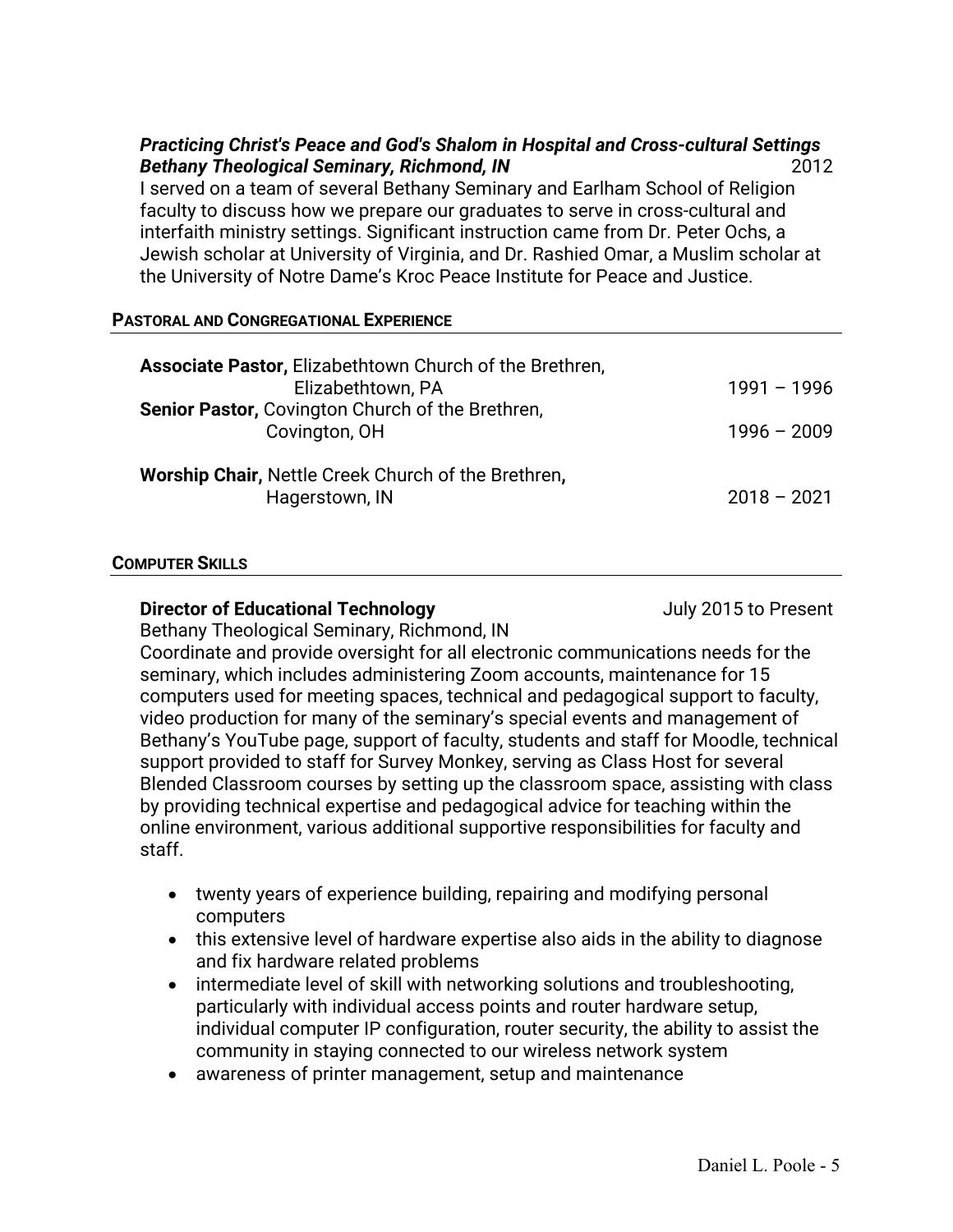- strong skills in PC operating systems mainly Windows based but some exposure to Macintosh (with a willingness to learn) with many years of experience with installation routines, troubleshooting system layer issues and problems, and cleaning and repairing Registry system issues
- proficiency in several PC software applications (with some knowledge of the similar products for Mac): MS Office Suite, WordPerfect Office Suite, Libre Office Suite (open source), Open Office Suite (open source), Adobe Acrobat Reader, Adobe Acrobat Pro, Adobe Illustrator, Adobe Photoshop, Adobe InDesign, Adobe Dreamweaver, raw HTML coding, content management software solutions like Drupal, several Anti-Virus and Malware software solutions, Audacity audio editing suite, Irfanview image viewer and conversion tool, VLC Media Player, Windows Media Player, Apple Quicktime, Evernote, Skype, Adobe Connect, Logitech webcam control software, Dropbox and other cloud storage applications, email and calendaring software solutions through Zimbra, Google and Microsoft Outlook, familiarity with all the major browsers – Internet Explorer, Mozilla Firefox, Google Chrome, Apple Safari, Opera, Donor Perfect management database software, DOS command familiarity – which also assists with Command Prompt functionality within modern Windows OSes, file compression and archive tools like Winzip, 7-zip, Winace and Winrar,
- experience in a Higher Education classroom setting
	- o Course design and management
	- o Syllabus creation
	- o Discussion oriented teaching style based upon the research of Stephen Brookfield and Stephen Preskill, *Discussion as a Way of Teaching: Tools and Techniques for Democratic Classrooms, (*John Wiley & Sons, Inc., San Francisco: Jossey-Bass, 1999, 2005)
- extensive experience assisting with conceptualization, design and implementation of Bethany's Technology Classroom pilot project which included setting up of computer equipment, layout of the room, installation of computers and webcams, large screen display and sound equipment, several rounds of testing and tweaking to reach the best possible solution to balance the in-classroom experience with those who would be experiencing the classroom from a distance
- extensive use of the Technology Classroom for various meetings hosted on Zoom platform
- extensive experience with Moodle as a learning platform that supports local and distance focused pedagogical strategies; can provide training, support and explanation of the various tools available within Moodle for instructors; familiarity with Moodle course design

## **REFERENCES**

**Dr. Kevin Park**, Associate Dean of Advanced Professional Studies Columbia Theological Seminary